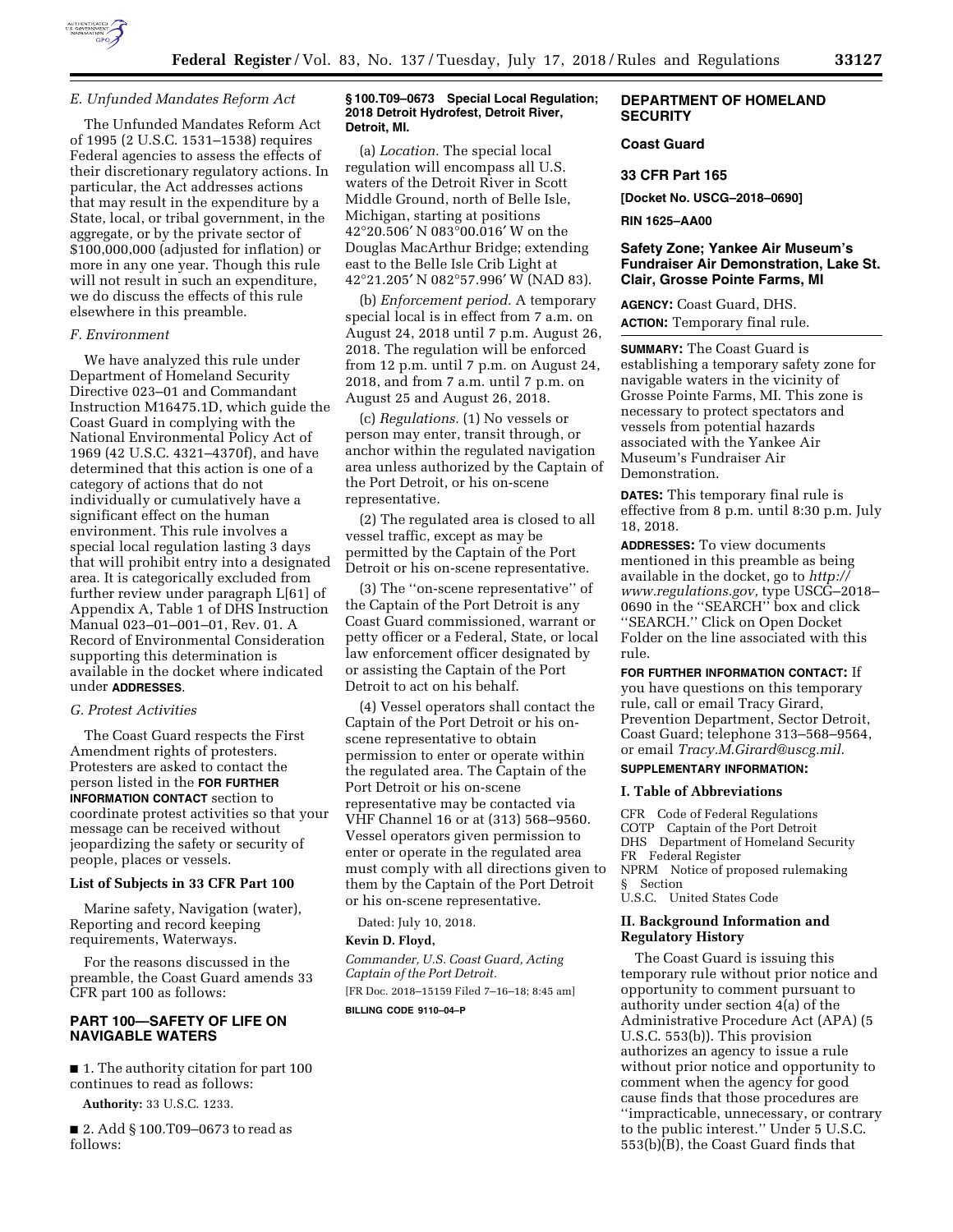good cause exists for not publishing a notice of proposed rulemaking (NPRM) with respect to this rule because doing so would be impracticable. The Coast Guard did not receive the final details of this air demonstration in time to publish an NPRM. As such, it is impracticable to publish an NPRM because we lack sufficient time to provide a reasonable comment period and then consider those comments before issuing the rule.

Under 5 U.S.C. 553(d)(3), the Coast Guard finds that good cause exists for making this rule effective less than 30 days after publication in the **Federal Register**. Delaying the effective date of this rule would inhibit the Coast Guard's ability to protect participants, mariners and vessels from the hazards associated with this event.

# **III. Legal Authority and Need for Rule**

The Coast Guard is issuing this rule under authority in 33 U.S.C. 1231. The Captain of the Port Detroit (COTP) has determined that an aircraft aerial display proximate to a gathering of watercraft poses a significant risk to public safety and property. This rule is needed to protect personnel, vessels, and the marine environment in the navigable waters within the safety zone while the air demonstration is being displayed.

#### **IV. Discussion of the Rule**

This rule establishes a safety zone from 8 p.m. through 8:30 p.m. July 18, 2018. The safety zone will encompass all U.S. navigable waters of Lake St. Clair with in the following corner points: Northeast corner, 42°24.670′ N, 082°51.594′ W, Northwest corner 42°24.671′ N, 082°51.368′ W, Southeast corner 42°24.034′ N, 082°51.857′ W, Southwest corner 42°24.023′ N, 082°51.626′ W (NAD 83). No vessel or person will be permitted to enter the safety zone without obtaining permission from the COTP or a designated representative.

#### **V. Regulatory Analyses**

We developed this rule after considering numerous statutes and Executive orders related to rulemaking. Below we summarize our analyses based on a number of these statutes and Executive orders, and we discuss First Amendment rights of protestors.

## *A. Regulatory Planning and Review*

Executive Orders 12866 and 13563 direct agencies to assess the costs and benefits of available regulatory alternatives and, if regulation is necessary, to select regulatory approaches that maximize net benefits.

Executive Order 13771 directs agencies to control regulatory costs through a budgeting process. This rule has not been designated a ''significant regulatory action,'' under Executive Order 12866. Accordingly, this rule has not been reviewed by the Office of Management and Budget (OMB), and pursuant to OMB guidance it is exempt from the requirements of Executive Order 13771.

This regulatory action determination is based on the size, location, duration, and time-of-year of the safety zone. Vessel traffic will be able to safely transit around this safety zone which will impact a small designated area of Lake St. Clair for no more than thirty minutes. Moreover, the Coast Guard will issue Broadcast Notice to Mariners (BNM) via VHF–FM marine channel 16 about the zone and the rule allows vessels to seek permission to enter the zone.

# **B. Impact on Small Entities**

The Regulatory Flexibility Act of 1980, 5 U.S.C. 601–612, as amended, requires Federal agencies to consider the potential impact of regulations on small entities during rulemaking. The term ''small entities'' comprises small businesses, not-for-profit organizations that are independently owned and operated and are not dominant in their fields, and governmental jurisdictions with populations of less than 50,000. The Coast Guard certifies under 5 U.S.C. 605(b) that this rule will not have a significant economic impact on a substantial number of small entities.

While some owners or operators of vessels intending to transit the safety zone may be small entities, for the reasons stated in section V.A above, this rule will not have a significant economic impact on any vessel owner or operator.

Under section 213(a) of the Small Business Regulatory Enforcement Fairness Act of 1996 (Pub. L. 104–121), we want to assist small entities in understanding this rule. If the rule would affect your small business, organization, or governmental jurisdiction and you have questions concerning its provisions or options for compliance, please contact the person listed in the **FOR FURTHER INFORMATION CONTACT** section.

Small businesses may send comments on the actions of Federal employees who enforce, or otherwise determine compliance with, Federal regulations to the Small Business and Agriculture Regulatory Enforcement Ombudsman and the Regional Small Business Regulatory Fairness Boards. The Ombudsman evaluates these actions

annually and rates each agency's responsiveness to small business. If you wish to comment on actions by employees of the Coast Guard, call 1– 888–REG–FAIR (1–888–734–3247). The Coast Guard will not retaliate against small entities that question or complain about this rule or any policy or action of the Coast Guard.

#### *C. Collection of Information*

This rule will not call for a new collection of information under the Paperwork Reduction Act of 1995 (44 U.S.C. 3501–3520).

# *D. Federalism and Indian Tribal Governments*

A rule has implications for federalism under Executive Order 13132, Federalism, if it has a substantial direct effect on the States, on the relationship between the national government and the States, or on the distribution of power and responsibilities among the various levels of government. We have analyzed this rule under that Order and have determined that it is consistent with the fundamental federalism principles and preemption requirements described in Executive Order 13132.

Also, this rule does not have tribal implications under Executive Order 13175, Consultation and Coordination with Indian Tribal Governments, because it does not have a substantial direct effect on one or more Indian tribes, on the relationship between the Federal Government and Indian tribes, or on the distribution of power and responsibilities between the Federal Government and Indian tribes. If you believe this rule has implications for federalism or Indian tribes, please contact the person listed in the **FOR FURTHER INFORMATION CONTACT** section above.

#### *E. Unfunded Mandates Reform Act*

The Unfunded Mandates Reform Act of 1995 (2 U.S.C. 1531–1538) requires Federal agencies to assess the effects of their discretionary regulatory actions. In particular, the Act addresses actions that may result in the expenditure by a State, local, or tribal government, in the aggregate, or by the private sector of \$100,000,000 (adjusted for inflation) or more in any one year. Though this rule will not result in such an expenditure, we do discuss the effects of this rule elsewhere in this preamble.

#### *F. Environment*

We have analyzed this rule under Department of Homeland Security Directive 023–01 and Commandant Instruction M16475.1D, which guide the Coast Guard in complying with the